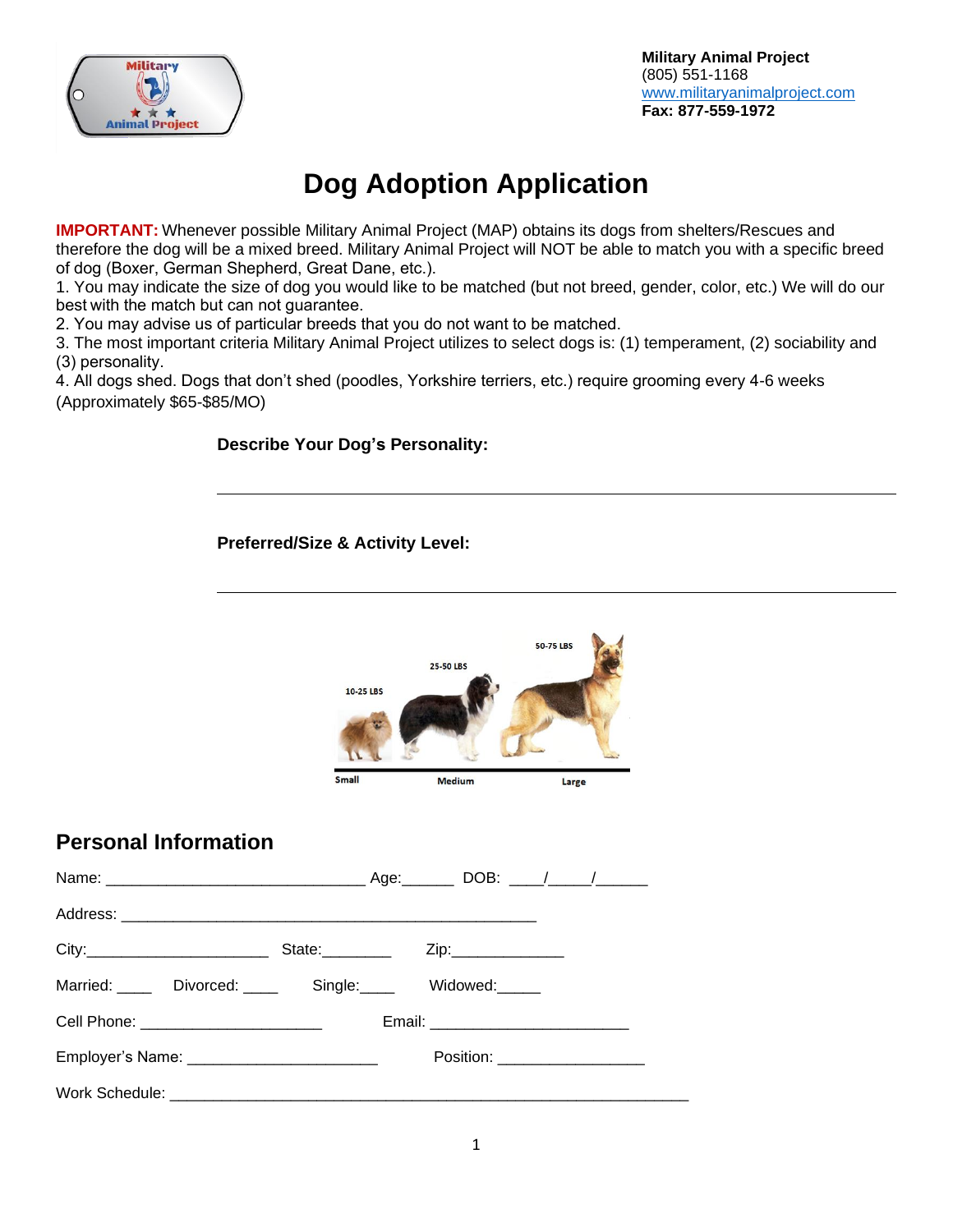## **Military Service**

| Branch: Army______   Marines______   Air Force ______   Navy_____ Coast Guard _____                                                                                                                                   |                                                                                               |                                                                                                                        |
|-----------------------------------------------------------------------------------------------------------------------------------------------------------------------------------------------------------------------|-----------------------------------------------------------------------------------------------|------------------------------------------------------------------------------------------------------------------------|
| Did you serve in Theater: Yes ________ No _______                                                                                                                                                                     |                                                                                               |                                                                                                                        |
| Did you serve in any Conflicts/Campaigns/Major Events? Yes _______ No _______                                                                                                                                         |                                                                                               |                                                                                                                        |
|                                                                                                                                                                                                                       |                                                                                               |                                                                                                                        |
|                                                                                                                                                                                                                       |                                                                                               |                                                                                                                        |
| MOS:                                                                                                                                                                                                                  |                                                                                               |                                                                                                                        |
|                                                                                                                                                                                                                       |                                                                                               |                                                                                                                        |
| Rank (from your DD214, e.g. E-4): _____                                                                                                                                                                               |                                                                                               |                                                                                                                        |
|                                                                                                                                                                                                                       |                                                                                               |                                                                                                                        |
| <b>Emergency Contact</b>                                                                                                                                                                                              |                                                                                               |                                                                                                                        |
|                                                                                                                                                                                                                       |                                                                                               |                                                                                                                        |
| Emergency Cell Phone: ________________________                                                                                                                                                                        |                                                                                               |                                                                                                                        |
|                                                                                                                                                                                                                       |                                                                                               |                                                                                                                        |
| Reference                                                                                                                                                                                                             |                                                                                               |                                                                                                                        |
| Name of Reference (cannot be a relative or your Emergency Contact): _______________________________                                                                                                                   |                                                                                               |                                                                                                                        |
|                                                                                                                                                                                                                       |                                                                                               |                                                                                                                        |
|                                                                                                                                                                                                                       |                                                                                               |                                                                                                                        |
| Household                                                                                                                                                                                                             |                                                                                               |                                                                                                                        |
| How many people live (or routinely visit) in your household? _____ adults ____ children (18 & under)                                                                                                                  |                                                                                               |                                                                                                                        |
| What are the names & ages of the adults and children that are in the house?                                                                                                                                           |                                                                                               |                                                                                                                        |
| <b>Military Animal Project?</b>                                                                                                                                                                                       |                                                                                               | If there is more than 1 adult in the home, are all other adults in the home 100% supportive of you adopting a dog from |
|                                                                                                                                                                                                                       |                                                                                               |                                                                                                                        |
| Do any family members have allergies to animals or asthma?                                                                                                                                                            |                                                                                               |                                                                                                                        |
| Yes ______ No ________                                                                                                                                                                                                |                                                                                               |                                                                                                                        |
| Home                                                                                                                                                                                                                  |                                                                                               |                                                                                                                        |
| Do you live in a: _______ House ________ Apartment/Townhouse __________ Mobile Home<br>Do you rent or own? Rent_____<br>If you rent: Does your landlord allow pets? Yes ___ No ___ If yes, what are the restrictions? | $Own \_\_$<br>_________________________ How much is the pet deposit? ________________________ |                                                                                                                        |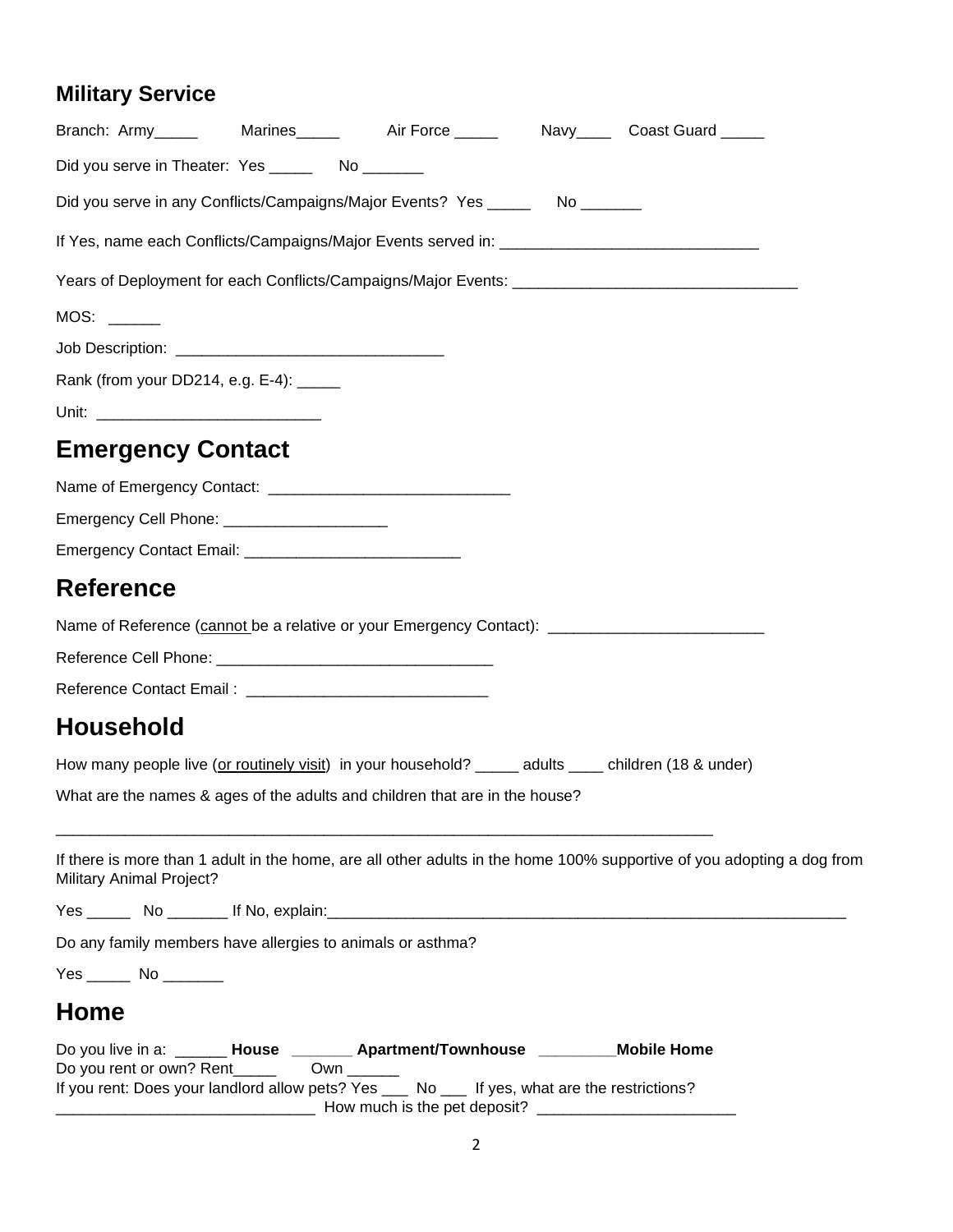| How long have you lived at your <b>current</b> address? _______ Years                                                            |  |
|----------------------------------------------------------------------------------------------------------------------------------|--|
| If residing at present address for less than two years, complete the following:                                                  |  |
| Former Address (street, city, state, ZIP) Own__________ Rent _________                                                           |  |
| Do you currently have a fenced yard? Yes_______ No _______                                                                       |  |
| If yes, what kind? _________________________ How high is the fence?______________                                                |  |
| What is your family's lifestyle like? _______ Active and on the go _______ Quiet and relaxed                                     |  |
| ______ Entertain frequently ______ Lots of kids in and out ______ Travel frequently                                              |  |
| What does a typical day look like for you in terms of activities (attend school, work, watch tv, play sports, rest, write,       |  |
|                                                                                                                                  |  |
|                                                                                                                                  |  |
|                                                                                                                                  |  |
|                                                                                                                                  |  |
|                                                                                                                                  |  |
| Where will the dog stay when you are home?                                                                                       |  |
|                                                                                                                                  |  |
|                                                                                                                                  |  |
| Who will care for your dog when you are out of town or unavailable (vacation, need to have surgery, etc.)?                       |  |
| Where do you intend to take your dog (please be specific)? If you state "everywhere" please elaborate the specific<br>locations: |  |
|                                                                                                                                  |  |
| <b>Pet Ownership</b>                                                                                                             |  |

## **What pets do you CURRENTLY have in your household?**

Current Pet (Dog, cat, bird, etc): \_\_\_\_\_\_\_\_\_\_\_